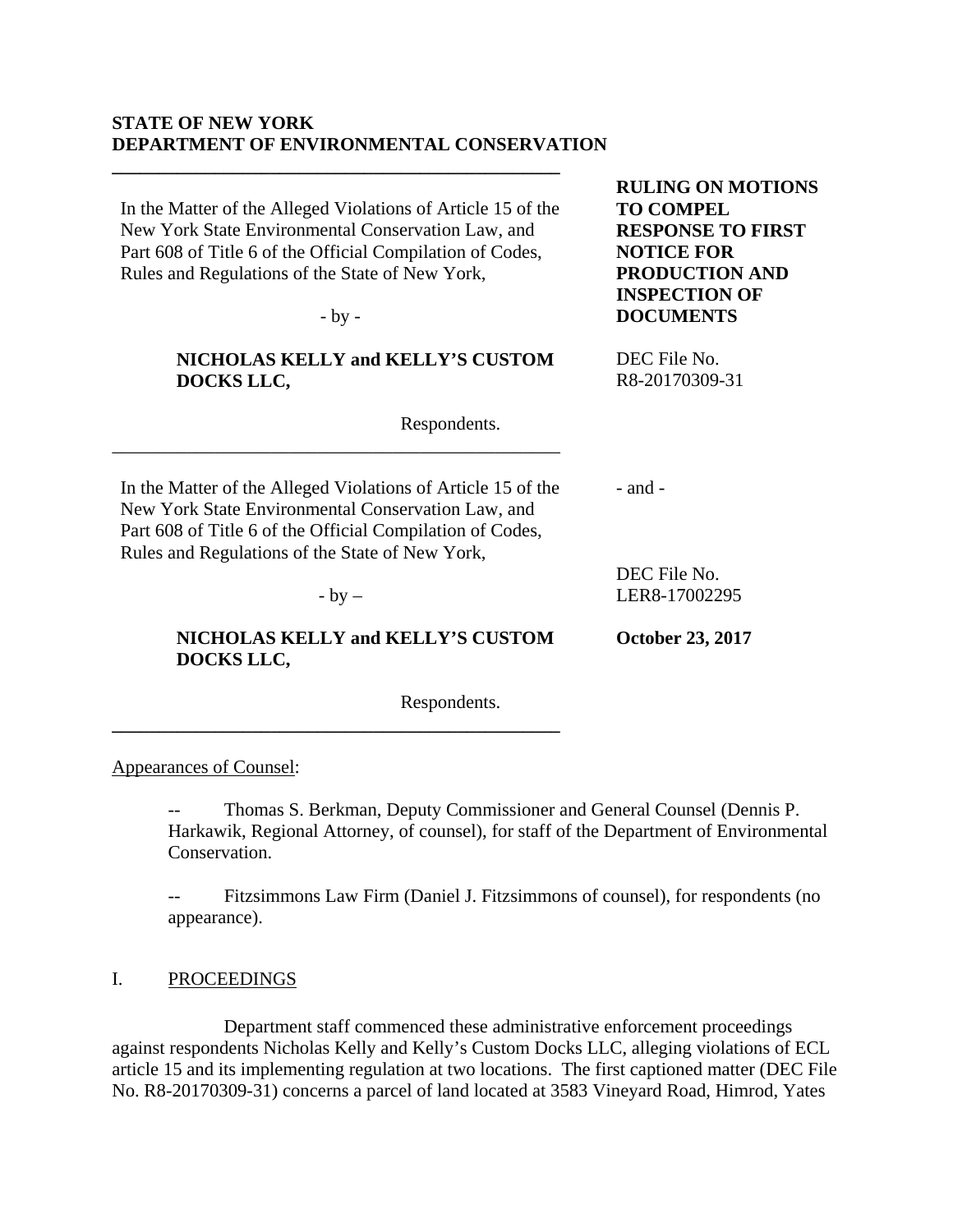County, New York; the second (DEC File No. LER8-17002295) concerns a parcel of land located at 4948 East Lake Road, Romulus, Seneca County, New York.

 On July 28, 2017, Department staff served a first notice for production and inspection of documents to respondents in each matter (see Affirmation of Dennis P. Harkawik, DEC File No. R8-20170309-31, Sept. 20, 2017, Attachment A; Affirmation of Dennis P. Harkawik, DEC File No. LER8-17002295, Sept. 20, 2017, Attachment A). Respondents' counsel accepted email service of both notices (see id., Attachment B). Respondents served no responses to staff's notice. Nor did respondents make a motion for a protective order in response to staff's notice.

 Under cover letter dated September 20, 2017, Department staff served a motion to compel responses to its disclosure demands in each matter. Each motion consists of a notice of motion and motion to compel response to first notice for production and inspection of documents, and an affirmation of Dennis P. Harkawik with attachments.<sup>1</sup> The motions seek a ruling of the Administrative Law Judge (ALJ) in each matter compelling respondents to respond to Department staff's disclosure requests within ten days of the ruling and, if a response is not timely received pursuant to the ruling, excluding all evidence that would have been produced under staff's requests, and such further relief as the ALJ deems just and proper.<sup>2</sup>

 Respondents failed to respond to Department staff's motions and the time to do so has expired.

## II. DISCUSSION

 $\overline{a}$ 

 Under the Department's Uniform Enforcement Hearing Procedures (6 NYCRR part 622), the scope of disclosure is as broad as that provided for under CPLR article 31 (see 6 NYCRR 622.7[a]). Where production and inspection of documents is sought by a party, the requested documents must be furnished within 10 days of the receipt of the discovery request unless a motion for a protective order is made (see 6 NYCRR 622.7[b][1]). A party against whom disclosure is demanded may make a motion to the ALJ for a protective order within 10 days of the discovery demand (see 6 NYCRR 622.7[c][1]). If the party fails to comply with a discovery demand without having made a timely objection, the proponent of the discovery demand may apply to the ALJ to compel discovery (see 6 NYCRR 622.7[c][2]). The ALJ may direct that any party failing to comply with discovery after being directed to do so by the ALJ suffer preclusion from the hearing of the material demanded (see 6 NYCRR 622.7[c][3]). Furthermore, a failure to comply with the ALJ's direction will allow the ALJ or the

 $<sup>1</sup>$  The captions on the motions incorrectly reference alleged violations of ECL article 24. The captions on the notices</sup> of motion, the Harkawik affirmations, and the notices for production all reference alleged violations of ECL article 15 and its implementing regulations. There being no prejudice to respondents, the defective captions on the motions are disregarded and deemed corrected (see CPLR 2101[f]).

<sup>&</sup>lt;sup>2</sup> Where an ALJ has not been assigned to a particular matter, the Chief ALJ may ruling on pre-hearing motions ( $\frac{1}{2}$ ) 6 NYCRR 622.6[d][1]).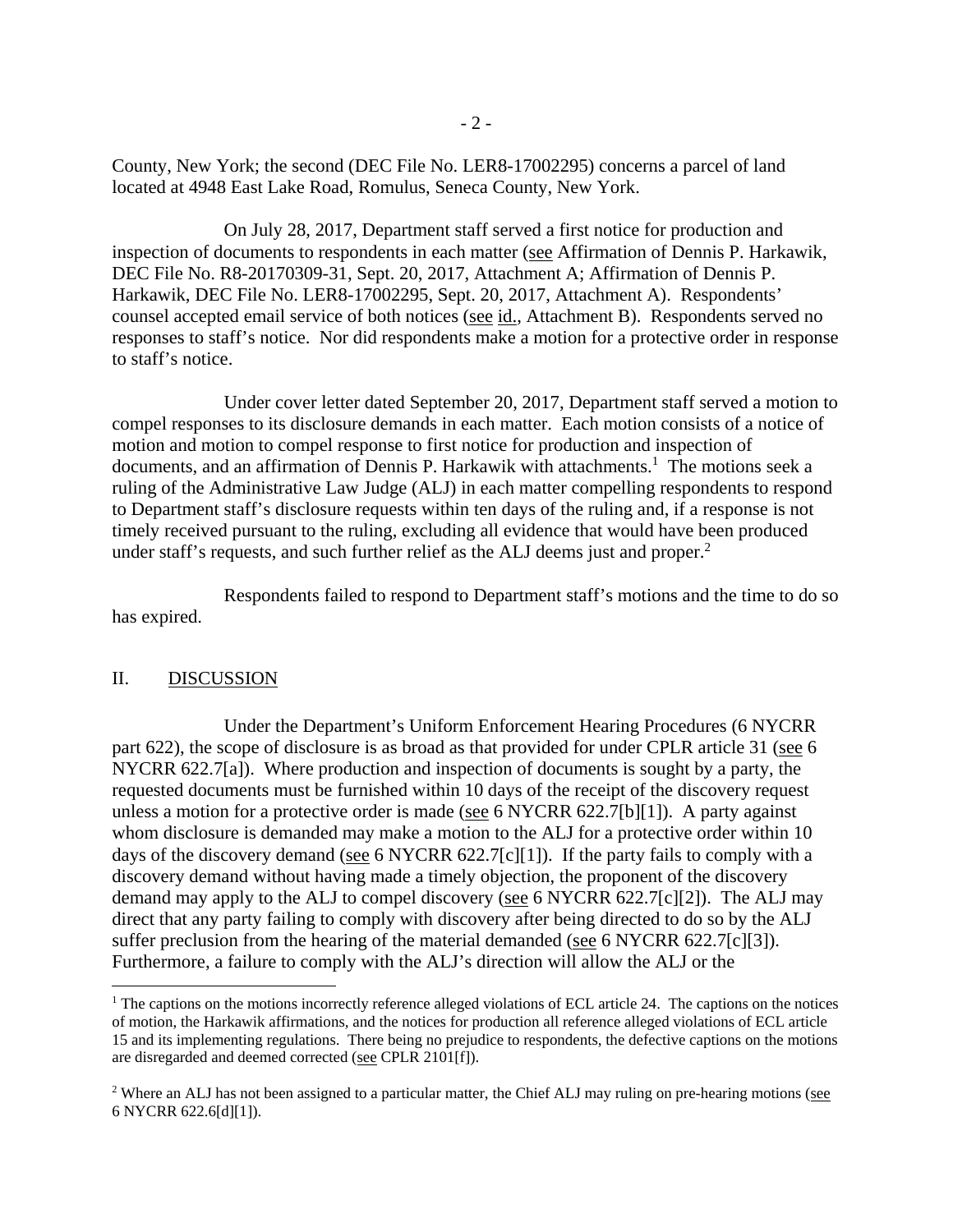Commissioner to draw the inference that the material demanded is unfavorable to the noncomplying party's position (see id.).

 Here, Department staff has established that respondents failed to respond to staff's notices demanding production and inspection of documents in both proceedings, or raise objections to the demands in a timely manner. Accordingly, staff's motions to compel disclosure should be granted.

## III. RULING

 Department staff's motions to compel responses to the first notices for production and inspection of documents served in the above referenced matters is granted. Respondents have ten (10) days from the date of this ruling to respond to the first notices for production and inspection of documents served in these proceedings.

 Failure to comply with this ruling will result in preclusion from the hearings of the materials demanded, and will allow the ALJ or Commissioner to draw the inference that the materials demanded are unfavorable to respondents' position.

 $\frac{|S|}{|S|}$ 

 James T. McClymonds Chief Administrative Law Judge

Dated: October 23, 2017 Albany, New York